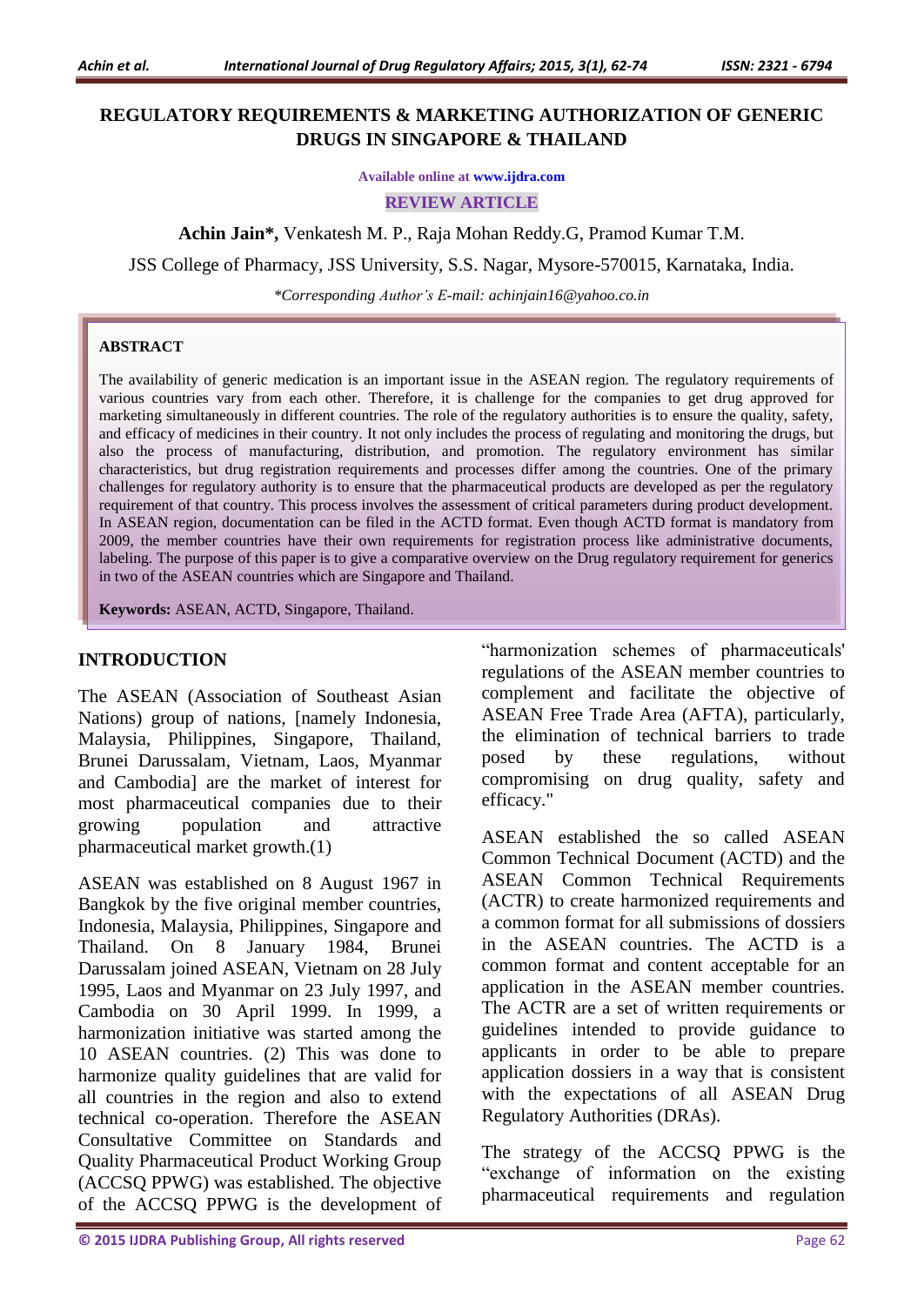implemented by each ASEAN member countries, to study the harmonized procedures and regulatory systems implemented in the ICH region, development of common technical dossiers with a view of arriving at (Mutual Recognition Arrangements)MRAs".(3)

All regulatory agencies in these 10 ASEAN countries have a relatively weak infrastructure and limited resources. The agencies are structured differently and standards of scientific guidelines are not well established. A big problem of the agencies is the lack of consistency and transparency, especially regarding the evaluation of the dossier. To solve these problems they are constantly improving with more dialogues with the industry. In all<br>ASEAN countries a Certificate of a countries, a Certificate of a Pharmaceutical Product (CPP) from the reference country is required and this builds the basis of the drug approval as the Drug Regulatory Authorities (DRAs) do not have the possibilities, capacities and scientific know-how to make a full evaluation of the submitted dossier (especially with regard to preclinical and clinical data).

#### **Dossier Format –ASEAN CTD (4)**

As mentioned before, the ASEAN countries established the ACTD as their format for submissions. It is a standard derived from the ICH CTD. The ASEAN CTD is a guideline of the agreed upon common format for the preparation of a well-structured ACTD application that will be submitted to ASEAN regulatory authorities for the registration of pharmaceuticals for human use.

The ACTD is similar to the ICH CTD. The ICH CTD is divided into 5 modules whereas the ACTD contains of 4 parts. The reason for doing this is the fact that the ASEAN countries normally receive a reference application, which is a dossier which was already approved in other countries in the world (mostly EU and USA) and make the evaluation of the parts mainly based on the overviews and summaries. Based on this, the need for detailed documentation is in most of the ASEAN countries is less compared to the ICH countries, e.g. most study reports are

not required to be submitted. The Module 1 of the CTD containing the regional registration and administrative information is still presented as Part 1 of the ACTD. The Module 2 of the CTD does not exist itself for the ACTD. The Quality Overall Summary (QOS) and the overview and summaries of the non-clinical and clinical documentation (similar like the documents in ICH Module 2) are included at the beginning of Part II of ACTD. Part II of the ACTD contains the pharmaceutical –chemical - biological documentation (the quality information), which corresponds to the ICH Module 3.

The non-Clinical information is presented as Part III of the ACTD (equivalent to ICH Module 4) and the clinical documentation is contained in Part IV of the ACTD (to be consistent with ICH Module 5). The differences between ICH-CTD and ACTD are presented in the attached comparison pyramid:

As demonstrated above the ACTD is organized in four parts:

• Part I: Table of contents, Administrative Data and Product Information

- Part II: Quality Document
- Part III: Non-clinical Document
- Part IV: Clinical Document

### **Dossier Requirements**

The requirements for the dossier in the ASEAN countries are in principle very similar to the requirements for the ICH countries.

The non-clinical overview and summary as well as the clinical overview and summary is presented at the beginning of part 3 and 4, followed then by the study reports and literature. For some ASEAN countries these non-clinical and clinical overviews and summaries are sufficient and no additional study reports need to be submitted. In most of the cases, it is sufficient to submit few publications from the mentioned studies in addition to the non-clinical and clinical overviews and summaries.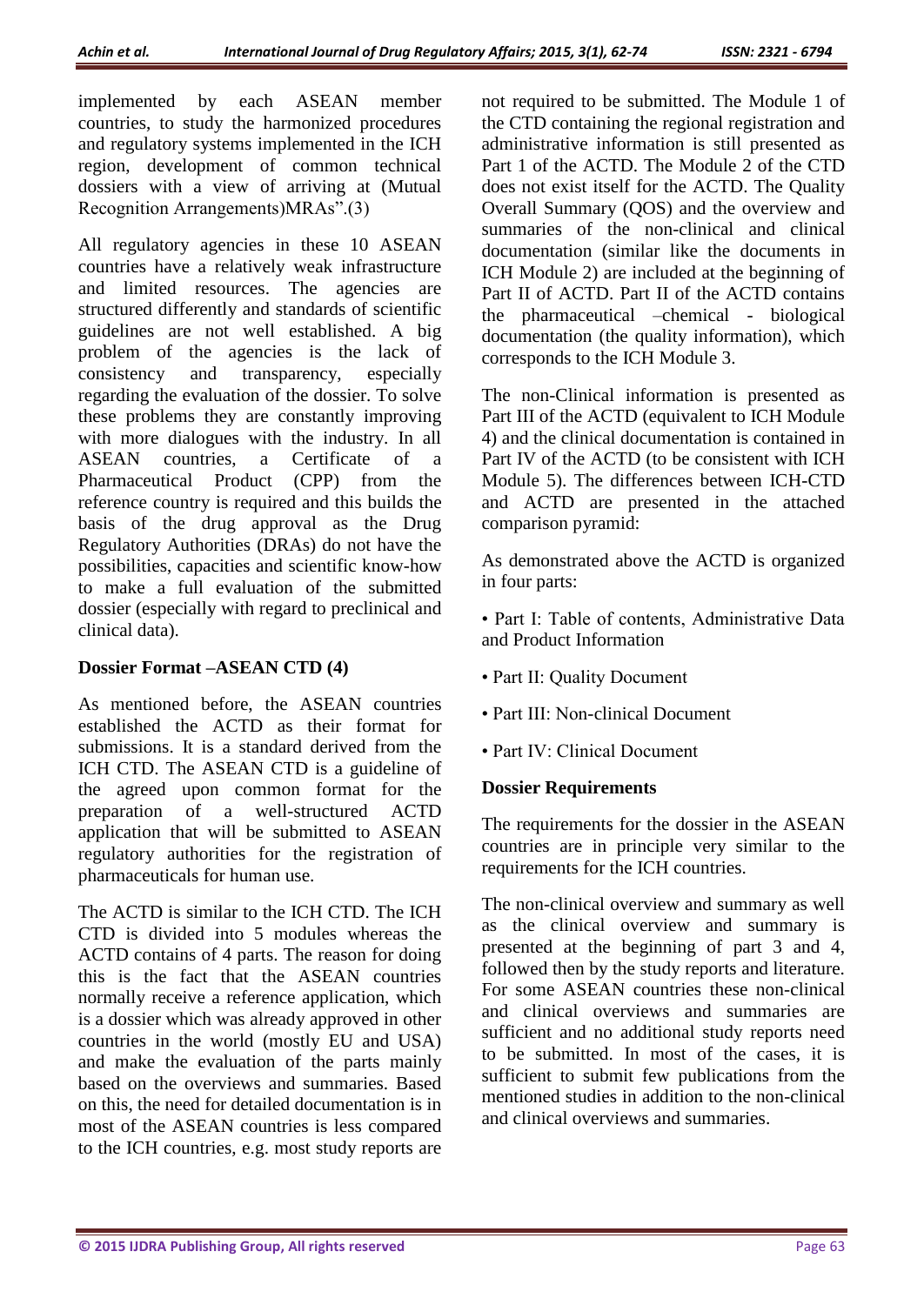

**Figure 1: ACTD & ICH Pyramid**

### **SINGAPORE (5)**

#### **Legal Framework and Regulations**

Singapore's pharmaceutical market is about \$500 million. It is also the wealthiest country among ASEAN. Health Sciences Authority (HAS) is the regulatory authority for regulating pharmaceutical products in Singapore.

All pharmaceuticals/drugs require a product license to import or sell in Singapore. In applying for a product license, dossiers must be in either the ICH CTD format or the ACTD format.

For new product licenses, Singapore has a new drug application (NDA) and a generic drug application (GDA). For products already approved by certain regulatory agencies (such as Australia's TGA, the US FDA, etc.), submitting an abridged dossier is possible. Applicants submit an online application through PRISM

(Pharmaceutical Regulatory and Information System) and also submit a CTD dossier.

#### **A. Application types**

In applying for a new Product Licence for a medicinal product in Singapore, there are two categories of applications: a new drug application (NDA) and a generic drug application (GDA):

**GDA-1**: For the first strength of a generic chemical product.

**GDA-2**: For subsequent strength(s) of the generic chemical product that has been registered or has been submitted as a GDA-1. The product name and pharmaceutical dosage form shall be the same as that for the GDA-1.

A generic product is essentially similar to a currently registered product in Singapore (known as the Singapore reference product) but excludes biologics.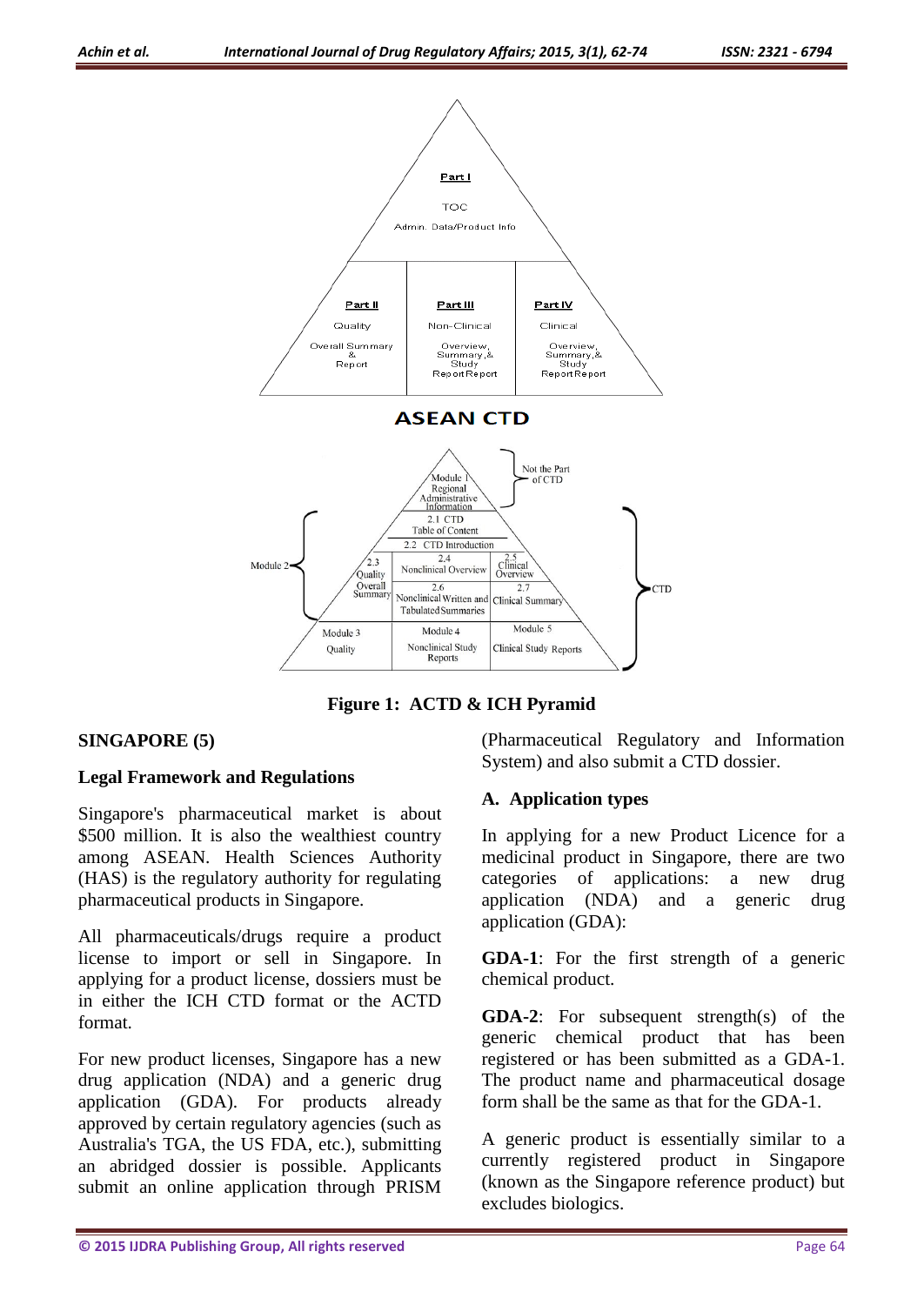Essentially similar is defined as having the same qualitative and quantitative composition in terms of active substances, having the same pharmaceutical form and being bioequivalent. By extension, the concept of essentially similarity also applies to different conventional immediate release oral dosage forms (i.e. tablets and capsules) which contain the same active ingredient(s).

## **TECHNICAL DOCUMENTS REQUIRED**

### **Administrative documents**

- Comprehensive Table of Contents
- Introduction
- Application
- Labeling, Package Insert and Patient Information Leaflet
- Approved Summary Product Characterstics (SPC)/ Patient Information Leaflet (PIL)
- Assessment Report from Reference Agencies
- Description of Batch Numbering System
- Proof of Approval
- Authorization Letters
- GMP Certification/Proof of GMP **Compliance**
- Patent declaration
- Declaration on rejection, withdrawal and deferral
- Declaration for GDA verification
- Registration status in other countries.

## **ACTD& ICH CTD overview and summaries**

The overview and summary documents are to be inserted into Module 2 of the ICH CTD or into the relevant sections in Part II, III and IV of the ACTD.

A completed Singapore Quality Overall Summary (SQOS) must also be inserted into Module 2, section 2.3 of the ICH CTD or Part II, section B of the ACTD, irrespective of whether an ICH or ACTD QOS has been included in the application dossier. Take note that the SQOS must be named and dated by the applicant prior to submission. The electronic copy of the Singapore QOS should be in Microsoft Word format.

## **Quality documents**

## **Body of Data**

Drug Substance

- Drug Master File (DMF)
- Certificates of Suitability (CEP)
- Control of Drug Substance (3.2.S.4)
- Stability Data of Drug Substance (3.2.S.7)

## **Body of Data**

## Drug Product

- Pharmaceutical Development (3.2.P.2)
- Process Validation (3.2.P.3.5)
- Control of Excipients (3.2.P.4)
- Control of Drug Product (3.2.P.5)
- Container Closure System (3.2.P.7)
- Stability Data of Drug Product (3.2.P.8)
- Product Interchangeability (3.2.P.9)
- Blank Production Batch Records

**Table 1:** Documents Required according to HSA

| <b>Primary</b>                      | <b>Documentary requirements</b>                                                                                                                                                                                                                                                                                                                                                                                                                                                                  |  |  |
|-------------------------------------|--------------------------------------------------------------------------------------------------------------------------------------------------------------------------------------------------------------------------------------------------------------------------------------------------------------------------------------------------------------------------------------------------------------------------------------------------------------------------------------------------|--|--|
| <b>Reference agency</b>             |                                                                                                                                                                                                                                                                                                                                                                                                                                                                                                  |  |  |
| Health Canada<br>and<br><b>MHRA</b> | Complete Clinical and quality assessment reports, including<br>assessment on the Question & Answer documents between the<br>Sponsor & Agency and all annexes<br>Assessment reports and/or documents pertaining to<br>post<br>approval variations, if applicable.<br>Complete Clinical and quality assessment reports, including<br>assessment on the Question & Answer documents between the<br>Sponsor & Agency and all annexes<br>Assessment reports and/or documents pertaining<br>to<br>post |  |  |
| US FDA                              |                                                                                                                                                                                                                                                                                                                                                                                                                                                                                                  |  |  |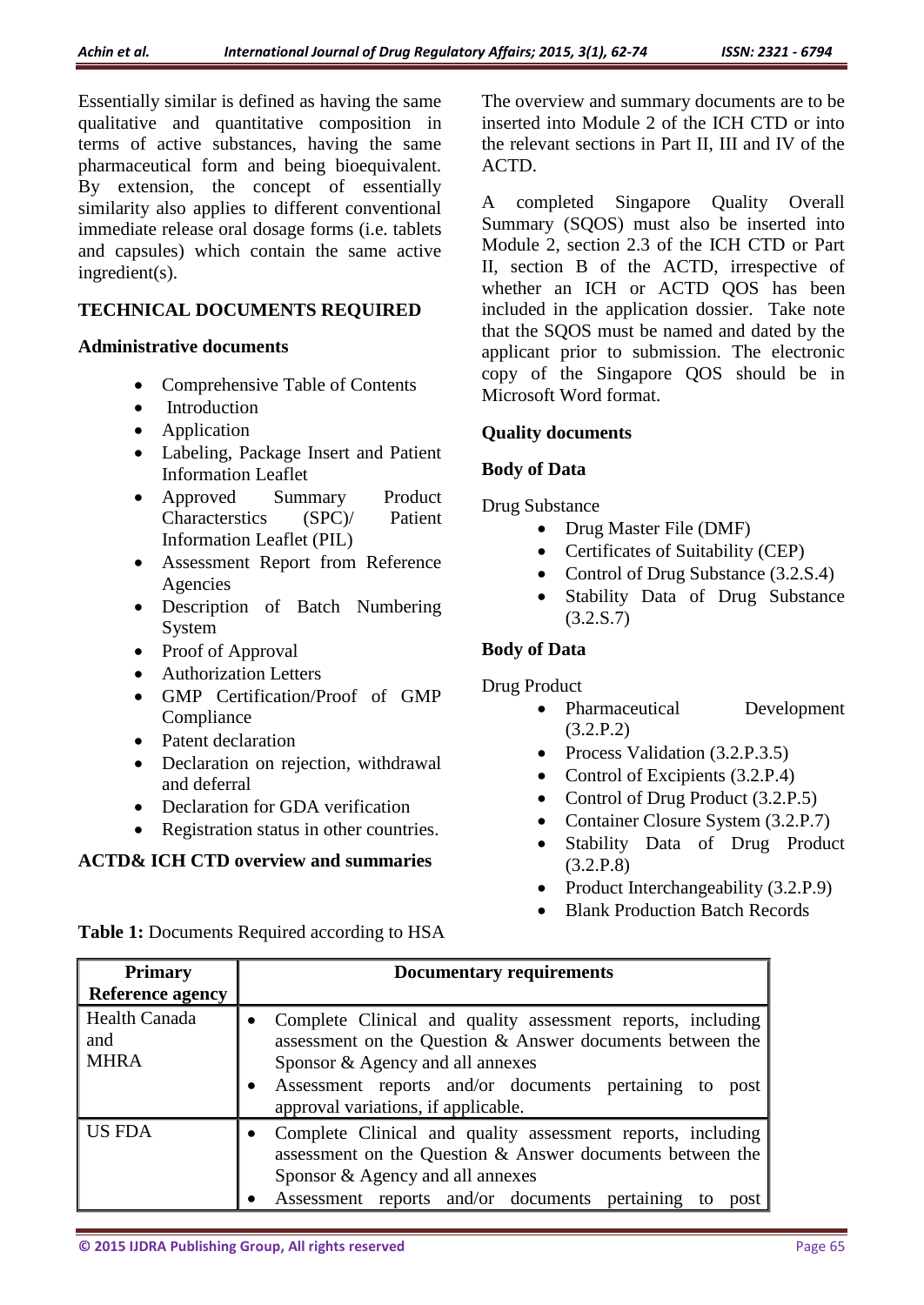|            | approval variations, if applicable.                                                                                                                                                                                                                                                                                                                                                                                                                                                                                                  |  |
|------------|--------------------------------------------------------------------------------------------------------------------------------------------------------------------------------------------------------------------------------------------------------------------------------------------------------------------------------------------------------------------------------------------------------------------------------------------------------------------------------------------------------------------------------------|--|
| <b>EMA</b> | Complete CHMP Assessment Report, including the following:<br>Rapporteur's and co-Rapporteur's Day 80 Assessment<br>Reports (non-clinical, clinical, quality, overview and list<br>of question)<br>- CHMP Day 120 list of Questions<br>Rapporteur's Day 150 Assessment Report (non-clinical,<br>clinical, quality and overview)<br>- Day 180 list of outstanding issues<br>All other annexes and appendices<br>Summary of CHMP opinion<br>Assessment reports and/or documents pertaining to post<br>approval variations if applicable |  |
| <b>TGA</b> | Complete clinical Assessment Reports, including assessment on<br>the question $&$ Agency and all annexes<br>Complete chemistry and Quality control Assessment Report<br>including assessment on the Question $\&$ answer documents<br>between the sponsor & Agency and all annexes.<br>Assessment reports and/or documents pertaining to post-<br>approval variations, if applicable.<br>Administrative documents specific to the release and shelf life specification                                                               |  |

Administrative documents specific to the verification evaluation route that are required at the time of submission include:

- i. Proposed PI or PIL should be aligned to the currently-registered Singapore reference product PI or PIL.
- ii. Official approval letter, or an equivalent document, from the chosen reference regulatory agency that certify the registration status of the drug product.
- iii. Official letter declaring that the application submitted to HSA or similar direction(s) of use, indication(s), dosing regimen(s) and/or patient group(s) have not been rejected, withdrawn, approved via appeal process, or pending deferral by any drug regulatory agency, with reasons in each case if applicable.
- iv. Official letter declaring that the Drug Master File provided is the same as that submitted to the chosen reference agency.
- v. Official letter declaring that all aspects of the product's quality intended for sale in Singapore are identical as that currently approved by the chosen reference regulatory agency. This includes, but is not limited to, the formulation, site(s) of manufacture,

release and shelf life specifications and primary packaging.

## **Additional technical documents required**

Complete quality documents for both drug substance and drug product, which includes:

- i. Module 3 dossier as initially submitted to the chosen reference agency;
- ii. From Sponsor
	- a. Question and Answers between the chosen reference agency and sponsor – the Answers should include supporting documents used in response to the Questions;
	- b. All post-approval variations approved by the chosen reference agency up to the time of submission to HSA, including the application letter for the variation, supporting documents for the variation, questions and answers between the reference agency and sponsor and the approval letter for the variation from the reference agency.
	- c. Relevant documents required by HSA which have not been submitted to the chosen reference agency, e.g. stability studies in accordance to ASEAN Stability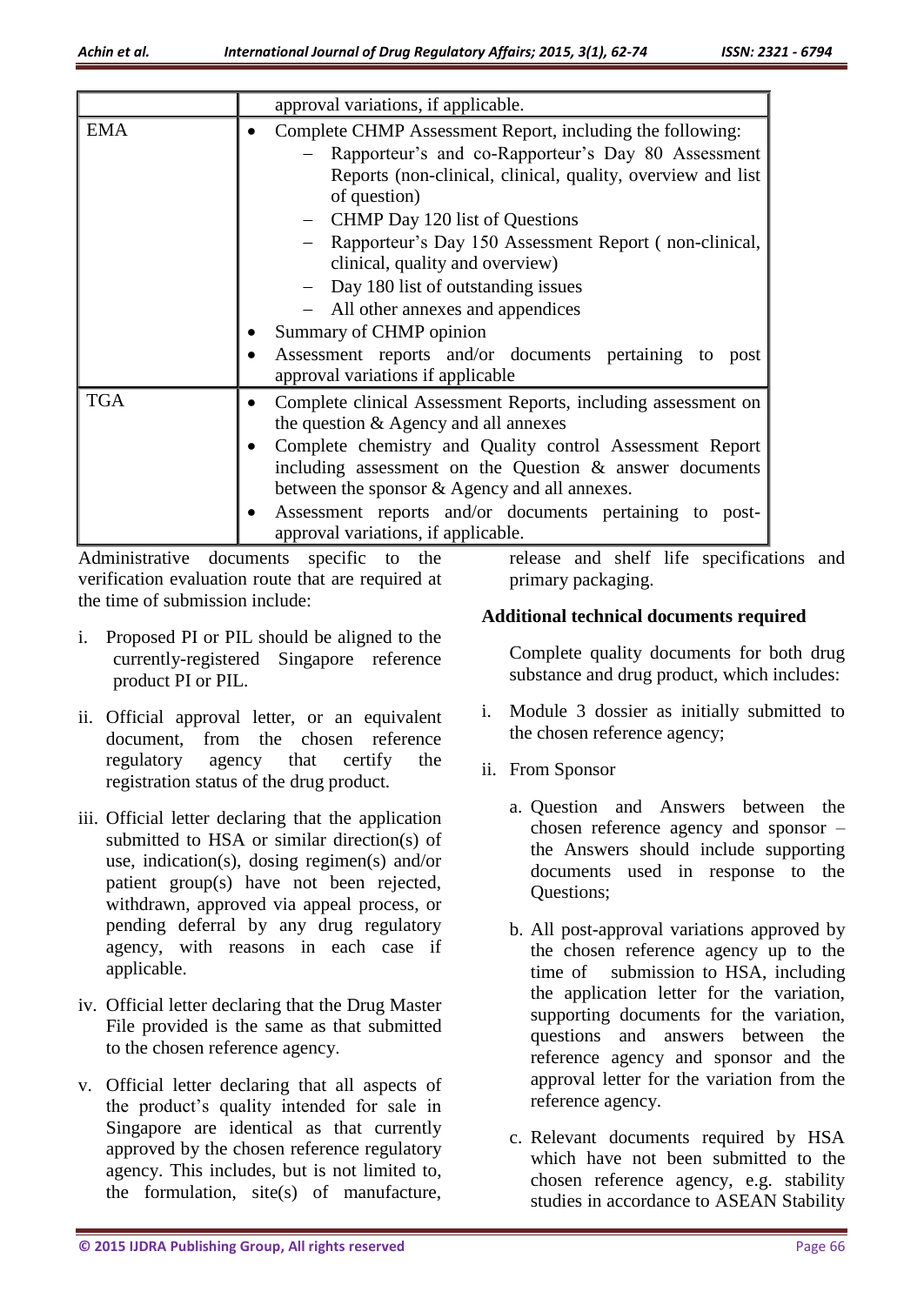Guidelines, Singapore Quality Overall Summary, comparative dissolution studies, etc.,

- iii. From DMF Holder, if applicable:
	- The initial open and closed parts of the DMF submitted to the chosen reference agency from the DMF Holder should be provided to HSA, together with the original Letter of Access;
	- Question and Answers between the chosen reference agency and DMF Holder – the Answers should include supporting documents used in response to the Questions; and,
	- clinical documents, such as BE studies or justification for biowaiver, as initially submitted to the chosen reference agency with all questions and answers, including supporting documents, between the reference agency and sponsor; and, any additional documents to demonstrate product interchangeability with the Singapore reference product as described in section 17.3.2, where applicable.

### **Evaluation routes**

There are three types of evaluation routes for registration of a new product:

### **1. Abridged evaluation route**

Abridged evaluation will apply to a product that has been approved by at least one drug regulatory agency at the time of submission.

### **2. Verification evaluation route**

The verification evaluation route applies to a medicinal product that has been evaluated and approved by at least one of the following HSA's reference drug regulatory agencies:

- Australia Therapeutic Goods Administration
- Health Canada
- US Food and Drug Administration
- European Medicines Agency via the Centralized Procedure;
- UK Medicines and Healthcare Products Regulatory Agency via
	- $\triangleright$  The national procedure, or
	- $\triangleright$  As the Reference Member State (RMS) via the Mutual Recognition Procedure or Decentralized Procedure.

The target processing timeline for screening dossiers (NDA, GDA, Major Variation Application (MAV-1), Minor Variation Application (MIV-1) is 25 working days before the first query is issued. The screening timeline begins from the date of the dossier submission, which should be within 2 working days after PRISM submission to prevent delays in processing of the application. The date of submission will be defined as the date when HSA receives the complete dataset for the application.

| Dossier type | <b>Target processing time (working days)</b> |                                                                     |  |
|--------------|----------------------------------------------|---------------------------------------------------------------------|--|
|              | Generic<br><b>Application (GDA)</b>          | <b>Drug Major</b><br><b>Variation</b><br><b>Application (MAV-1)</b> |  |
| Full         |                                              | 270                                                                 |  |
| Abridged     | 240                                          | 180                                                                 |  |
| Verification |                                              | 60                                                                  |  |

**Table 2:** Timelines for drug registration in Singapore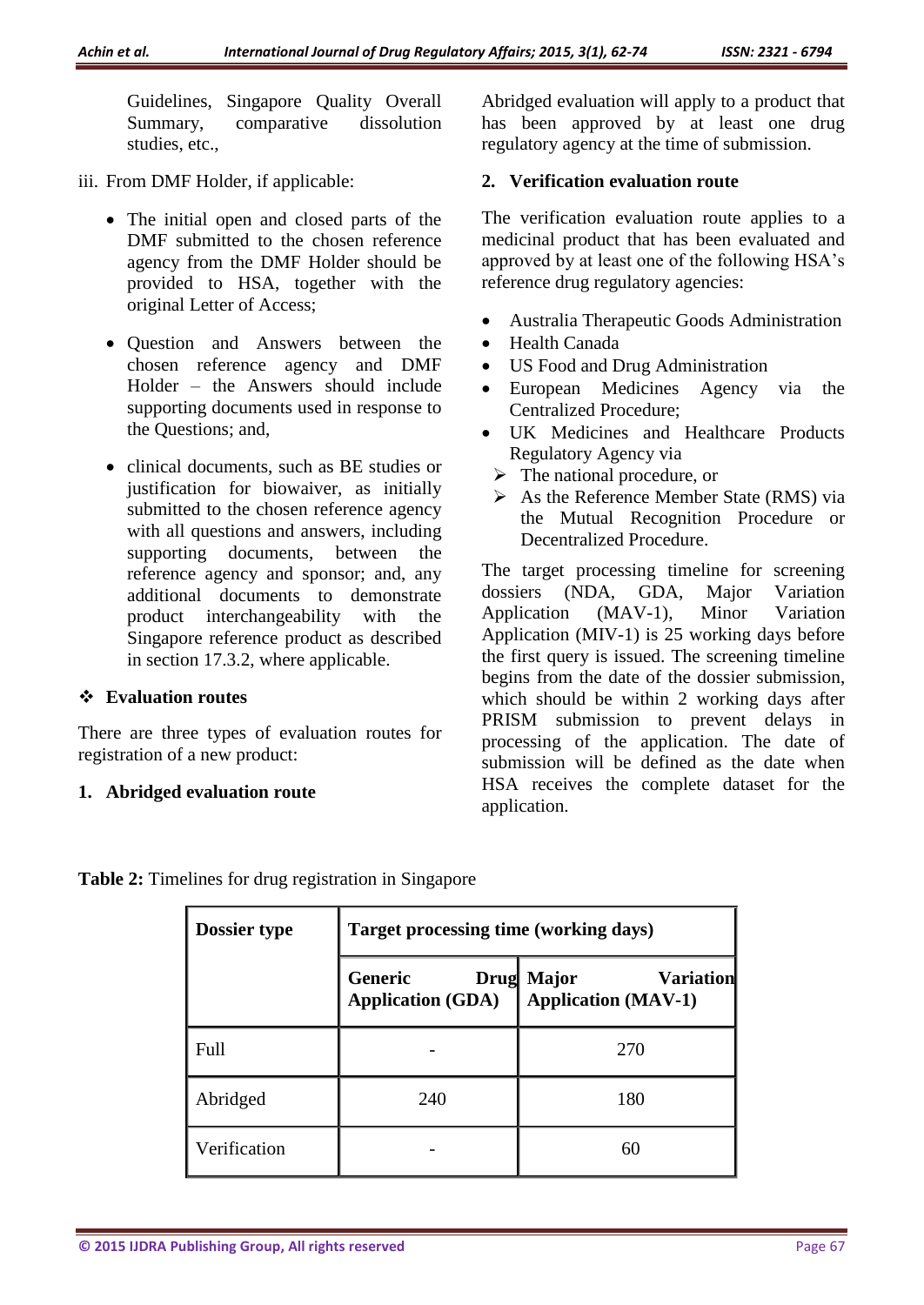

**Figure 2: Flowchart of the registration process and processing timelines**

#### **Registration dossier**

The complete dossier should be submitted within 2 working days after the PRISM application submission to prevent delays in processing of the application. The date of submission will be defined as the date when HSA receives the complete dataset for the application.

### **THAILAND (6)**

Medicines are classified into two major groups: Modern and Traditional drugs.

### **Modern drug**

It means a drug intended for use in the practice of modern medicine.

Modern Drugs are further divided into four categories, namely:

1. Household remedies whose sales require no license;

- 2. Ready-packed drugs that can be sold in drugstores by nurses or other medical professionals;
- 3. Dangerous drugs; and
- 4. Specially controlled drugs.

Dangerous drugs can be bought without a prescription but must be dispensed by pharmacists. Drugs which may possess a potentially harmful effect on health, if misused, will be listed in the last category whose sales require a prescription.

### **Traditional drugs**

Those are intended to be used in indigenous or traditional medical care as monographed in the official pharmacopoeia of traditional medicines or those declared by the Minister of Public Health as traditional medicines or those permitted to be registered as traditional medicines. The control and registration of drugs in this group are less stringent than those for modern drugs.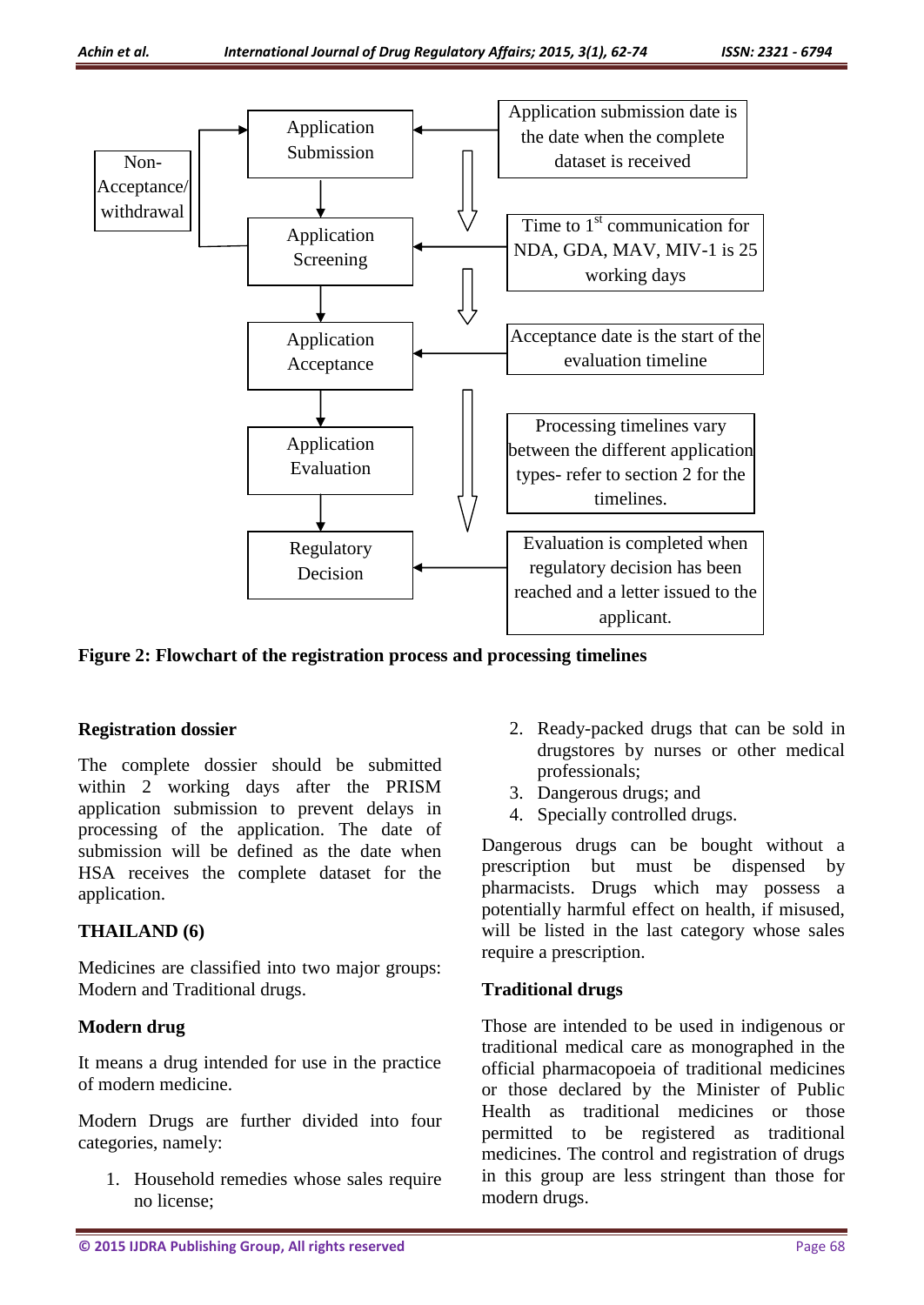### **TYPES OF DRUGS IN THAILAND (6)**

- **Generics:** whose registrations require only dossiers on product manufacturing and quality control along with product information
- New medicines: whose registrations require a complete set of product dossiers
- New generics: whose registrations require dossiers of bioequivalence studies in addition to the required dossiers for generics submission.

Generics mean pharmaceutical products with the same active ingredients and the same dosage forms as those of the original products, but manufactured by different manufacturers.

New medicines include products of new chemicals, new indications, new combinations or new delivery systems and new dosage forms.

New generics are medicines with the same active ingredients, doses and dosage forms as those of the new compounds registered after 1992.

#### **Format followed for submission**

ACTD format with additional country specific requirements

 **PHARMACEUTICAL REGULATIONS IN THAILAND (7, 8)**

#### **Regulatory Procedure**

Thailand's national drug control system stems from its Drug Act BE 2510 (1967) and its four amendments. The Ministry of Public Health (MOPH), along with the Drug Control Division of the FDA, is responsible for administering the system. Companies interested in manufacturing or exporting pharmaceutical products must obtain prior approval from the FDA. Both manufacturers and importers are required to get a license to produce, sell or import any pharmaceutical products into Thailand.

The pharmaceutical control system is divided into a pre-marketing and postmarketing phase. In the pre-marketing phase, companies must obtain a license to produce, sell or import any pharmaceuticals into Thailand, as well as register their products in the country. The Bangkok metropolitan area's Drug Control Division and surrounding provincial health offices are in charge of licensing. There are nine categories of licenses, including a license to produce, a license to sell, a license to act as a wholesaler of modern drugs.

### **DOCUMENTS REQUIRED FOR GENERIC DRUG REGISTRATION**

The procedure of generic drugs registration is divided into 2 main steps:

#### **Step1:Application for the permission to import or manufactured drug sample intended to be registered.**

The following documents are required

a. Application form to be completely filled by authorized licensee

- b. Drug formula [active ingredients(s) only]
- c. Drug literature
- d. Drug labeling and packaging

#### **Step2:Application for the approval of granted credential certificate .**

The following documents are required

- a) Application form to be completely filled by authorized licensee
- b) Permit to manufacture or import drug sample
- c) Drug sample
- d) Pharmacological and toxicological study (if any)
- e) Clinical trials, safety and efficacy study (if any)
- f) Complete drug formula
- g) Drug literature
- h) Labeling and packaging should consist of name of the drug, registration number, quantity of drug per packaging, formula which shows active ingredient (s) and quantity of strength, lot no. batch control number, name of manufacturer and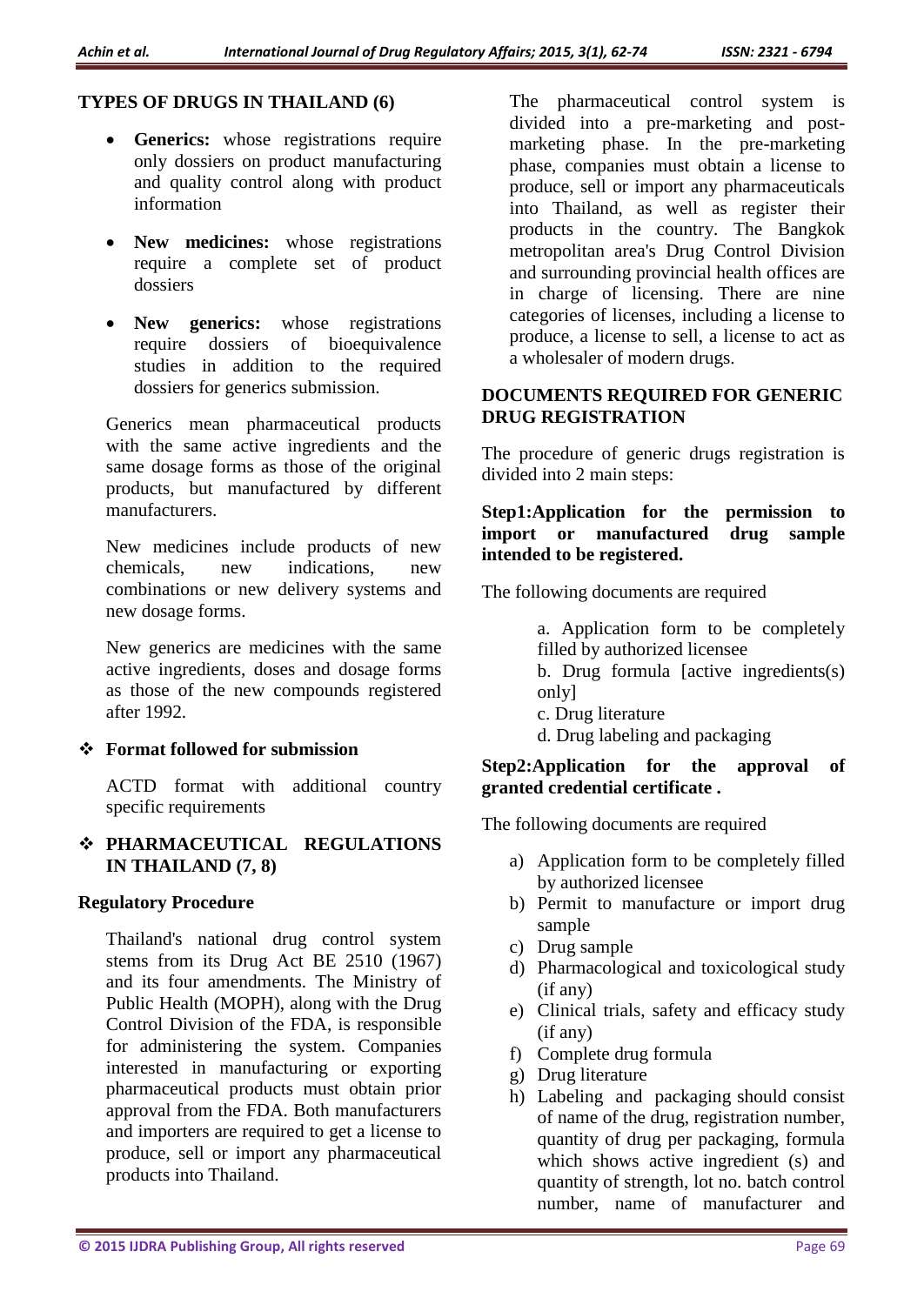address, manufacturing date, the words "dangerous drug"/"specially controlled"/ "for external use"/ "for topical use" written in Thai and in red color if the drug is considered to be one of them, the word "household remedy drug" written in Thai, if the drug is considered to be, the word "for veterinary use" written in Thai if the drug is considered to be, and the expiry date.

- i) Certificate of Free sale (in case of imported drug)
- j) Manufacturing method
- k) In-process control with the relevant acceptable limits
- l) Raw material specifications of active(s) and inert ingredients with the corresponding control methods in details
- m) Finished product specification with the corresponding control methods in details
- n) Certificate of analysis of active ingredient (s) (raw material) [To be required in case of that active substance dose not conform to official pharmacopoeias (USP, NF, BP,etc)
- o) Drug analytical control method
- p) Packaging
- q) Storage condition
- r) Stability studies of finished product
- s) Certificate of GMP (in case of imported drug)

### **DRUG REGISTRATION**

The registration process is necessary to ensure quality, safety and efficacy of the drugs being marketed in the country. Only authorized licensees are qualified to apply for product registration. Manufacturing plants, in which drug products are manufactured, are subject to inspection for GMP compliance.

 $\triangleright$  The process of drug registration of general medicines is divided into 5 procedures:

# **TIMELINE OF NEW GENERIC DRUG REGISTRATION (10)**

- Generic drug registration
- Traditional drug registration
- New drug registration
	- Original New Drug
	- New Generic Drug
- Biological product registration
- Herbal medicine registration

**Generic Drug** registration involves three steps:

- Application for permission to manufacture or import of drug samples. (at Food and Drug Administration)
- Application for an approval of drug quality control and analytical methods. (at Department of Medical Science)
- Application for granting of a drug registration certificate. (at Food and Drug Administration)

New Generic Drug registration procedure has following steps:

- A protocol on bioequivalence study must be submitted for an approval at the Drug Control Division.
- Application to seek permission for import or manufacture the drug samples.
- Performing the bioequivalence study according to the approved protocol in a specified government institute.
- Submitting an application for registration along with the bioequivalence report and other useful documents.

In Thailand, drug application for generic can be processed in either of the two track depending on the need by the patients

| <b>Track</b> | <b>Review type</b>                                          | <b>Days</b>      |
|--------------|-------------------------------------------------------------|------------------|
| Track 1      | <b>Standard Review</b>                                      | 110 working days |
| Track 2      | Accelerated or Priority Review (Drugs for   70 working days |                  |
|              | public health problems / life threatening)                  |                  |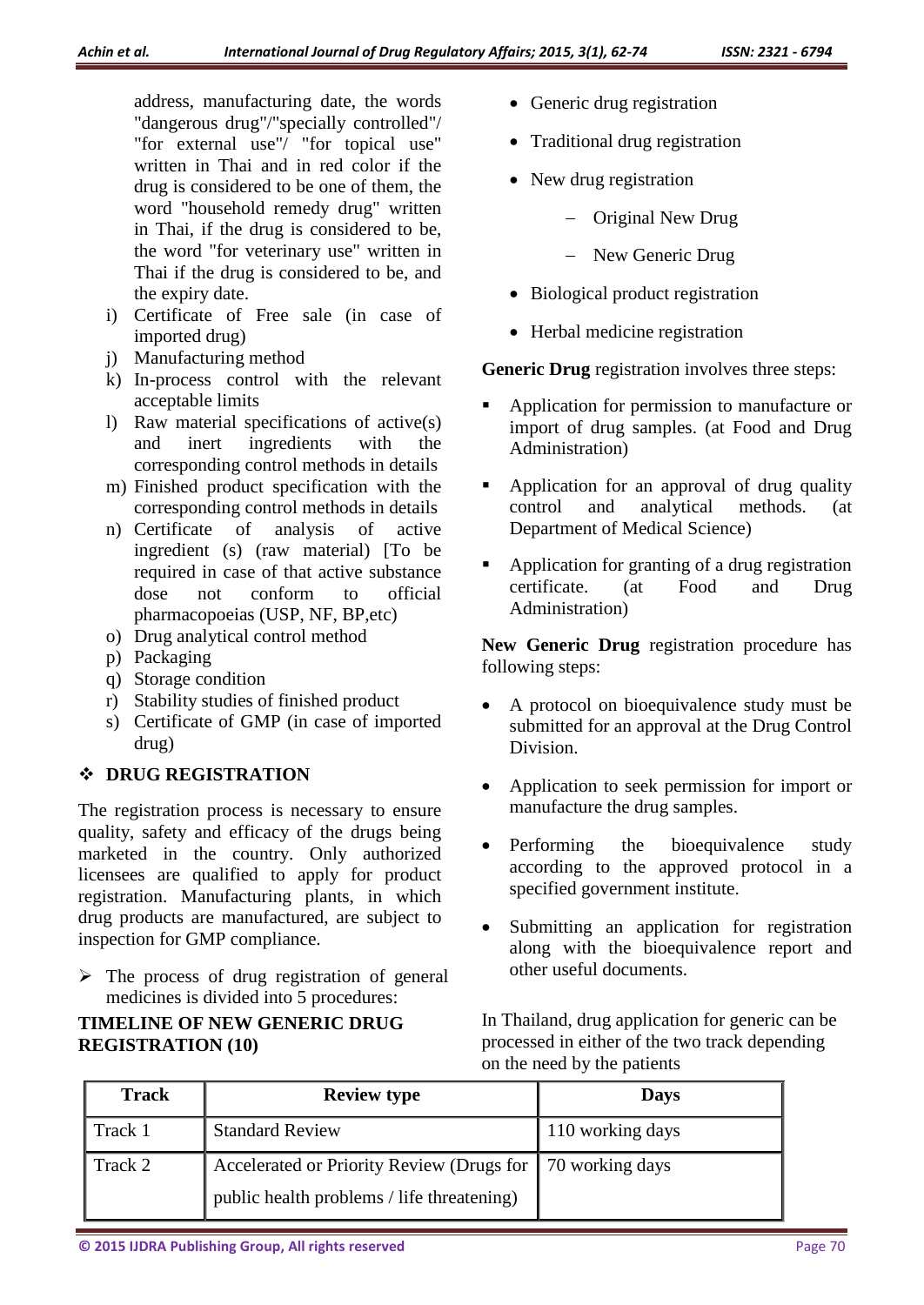

**Figure 3: Registration of Generic Drugs in Thailand**

### **FEES FOR APPROVAL (9)**

Registration fees = 2,000 TBH (approx 4000 US\$)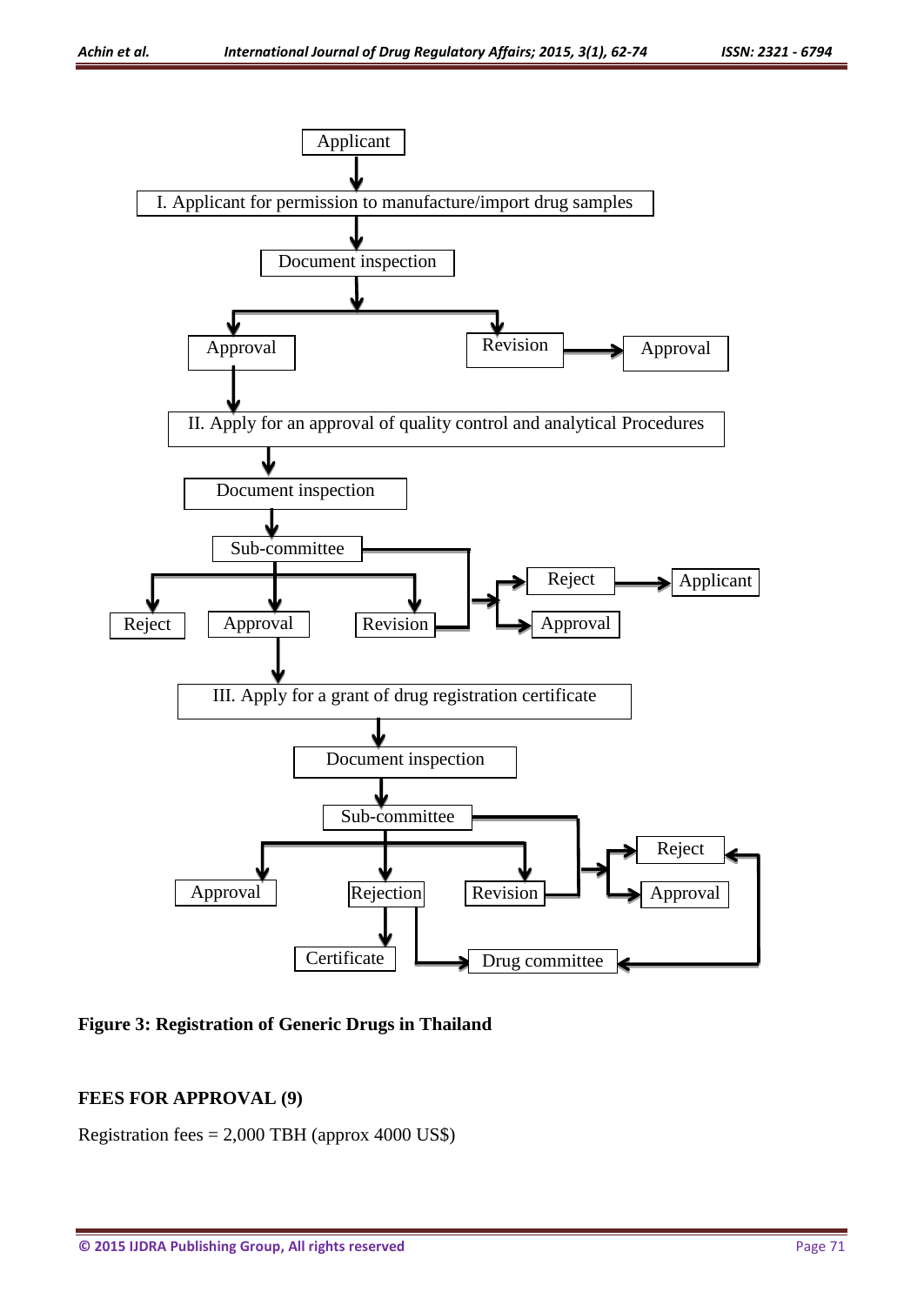## **Table 3:**Comparison of requirements in Singapore & Thailand

| <b>S. NO</b>   | <b>ADMINISTRATIVE DOCUMENTS</b>                                  | <b>THAILAND</b> | <b>SINGAPORE</b> |
|----------------|------------------------------------------------------------------|-----------------|------------------|
| I.1            | <b>Application Form</b>                                          | $\checkmark$    | $\checkmark$     |
| $\overline{2}$ | Copy of Valid Certificate of Brand Name<br>Clearance             | $\checkmark$    | $\checkmark$     |
| 3              | Certificate of pharmaceutical product (COPP)                     | $\checkmark$    | $\checkmark$     |
| $\overline{4}$ | Free sale certificate (FSC)                                      | X               | X                |
| 5              | <b>GMP</b>                                                       | $\checkmark$    | $\checkmark$     |
| 6              | License For Pharmaceutical Manuf.                                | $\checkmark$    |                  |
| 7              | Site master file (SMF)                                           | $\checkmark$    | X                |
| 8              | Permission For Manufacturing & Marketing<br>In Country of Origin | $\checkmark$    | X                |
| 9              | Letter of authorization (LOA)                                    | $\checkmark$    | $\checkmark$     |
| 10             | <b>Labeling Documents</b>                                        | $\checkmark$    |                  |
| 11             | <b>Patent Information</b>                                        | $\checkmark$    | $\checkmark$     |
| 12             | <b>SPC</b>                                                       | $\checkmark$    | $\checkmark$     |
| 13             | Patient information leaflet (PIL)                                | $\checkmark$    | $\checkmark$     |
| 14             | Mock Up And Specimen<br>$\checkmark$                             |                 |                  |
| 15             | <b>Environmental Risk Assessment</b>                             | <b>DEPENDS</b>  | X                |
| 16             | Product Information Already Approved In<br>Any State /country    | Χ               | $\checkmark$     |
| II.            | <b>DRUG PRODUCT</b>                                              |                 |                  |
| $\mathbf{1}$   | Description &Composition                                         | $\checkmark$    | X                |
| $\overline{2}$ | <b>Pharmaceutical Development</b>                                | $\checkmark$    | $\checkmark$     |
| 3              | Manufacture                                                      | $\checkmark$    | X                |
| $\overline{4}$ | QC of Excipients                                                 | $\checkmark$    | $\checkmark$     |
| 5              | QC of Finished Product                                           | $\checkmark$    | $\checkmark$     |
| 6              | Reference Standard                                               | $\checkmark$    | $\checkmark$     |
| 7              | Container Closure System / Packing                               | $\checkmark$    | ✓                |
| 8              | <b>Product Stability</b>                                         | ✓               | $\checkmark$     |
| 9              | Product Interchangeability<br>✓<br>✓                             |                 |                  |
| III            | <b>NON CLINICAL DOCUMENTS</b>                                    |                 |                  |
| $\mathbf{1}$   | Non Clinical Overview                                            | ✓               | $\boldsymbol{x}$ |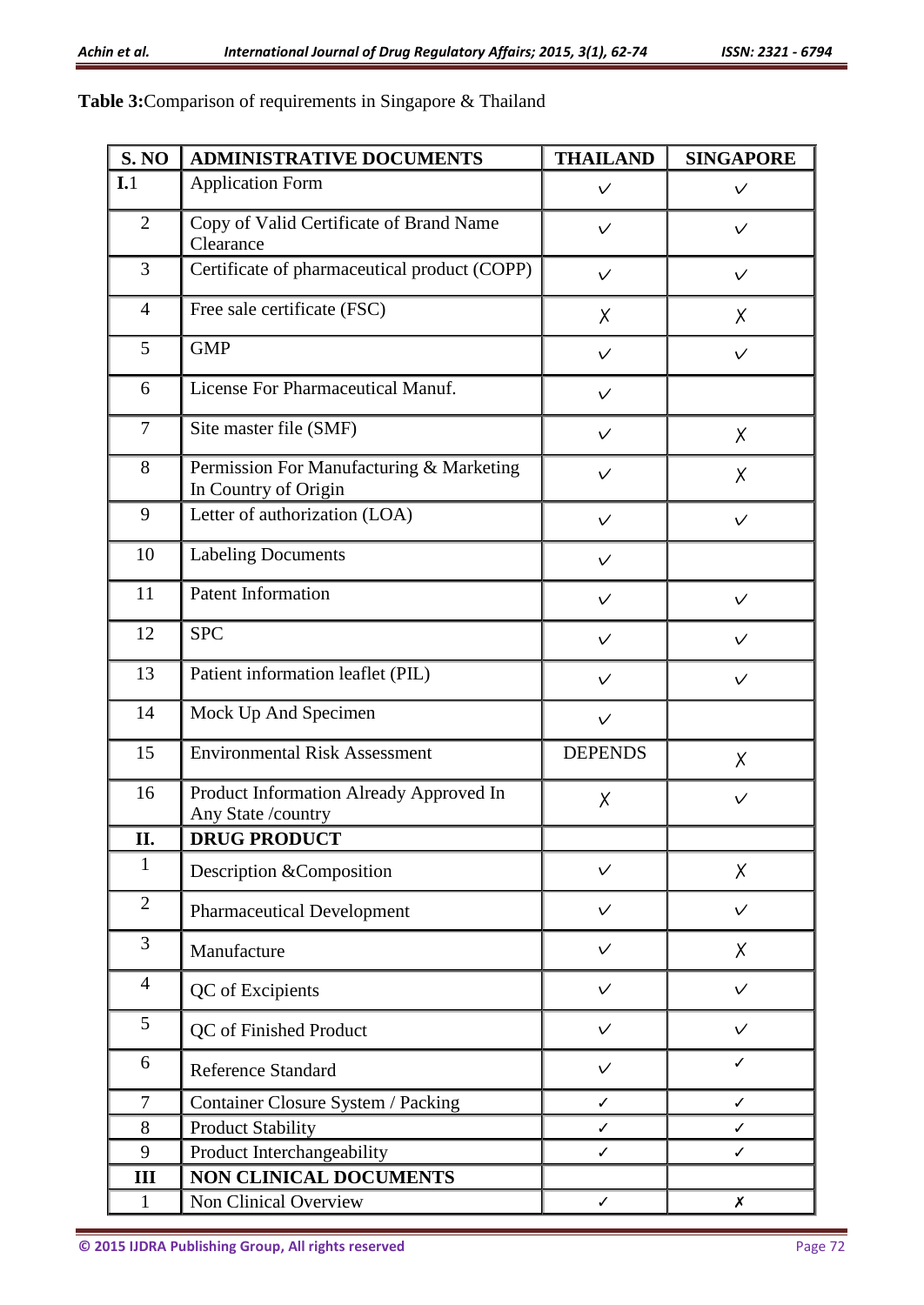| Non Clinical Written & Tabulated Summary       |         |  |
|------------------------------------------------|---------|--|
| Non Clinical Study Reports                     |         |  |
| <b>Literature References</b>                   |         |  |
| <b>CLINICAL DOCUMENTS</b>                      |         |  |
| <b>Clinical Overview</b>                       |         |  |
| <b>Clinical Summary</b>                        |         |  |
| <b>Tabular Listing of All Clinical Studies</b> |         |  |
| <b>Clinical Study Reports</b>                  | Only BE |  |

**Table 4:**Bioequivalence Study Comparison Chart

| <b>S. No.</b>  | <b>Countries</b> | <b>Bioequivalence Study Acceptable</b>                                                                                                                                                                                                                                                             | <b>Other Countries</b><br><b>Bioequivalence Study</b><br>Acceptable |
|----------------|------------------|----------------------------------------------------------------------------------------------------------------------------------------------------------------------------------------------------------------------------------------------------------------------------------------------------|---------------------------------------------------------------------|
|                | <b>THAILAND</b>  | • Thai Guidelines for the Conduct of<br>Bioavailability and Bioequivalence Studies<br>adopted from "ASEAN Guidelines for The<br>Conduct of<br><b>Bioavailability</b><br>and<br>Bioequivalence Studies"                                                                                             | <b>NOT ACCEPTED</b>                                                 |
| $\overline{2}$ | <b>SINGAPORE</b> | • ASEAN Guidelines for the Conduct of<br>Bioavailability and Bioequivalence Studies<br>Also in accordance with Appendix 12<br>Product Interchangeability and Biowaiver<br>Request for Chemical generic drug<br>applications of the Guidance on Medicinal<br>Product Registration in Singapore 2011 | <b>ACCEPTED</b>                                                     |

### **CONCLUSION**

By looking at the different regulatory environment, it is difficult to get marketing approval at same time and launch in both regions at one go. Hence, it is necessary to understand and define the clear regulatory strategy by looking at the target regions, various application possibilities, data requirements, deadlines for launching products to be marketed in both regions. This eliminates unnecessary studies, minimizes the delay in drug approvals and subsequent launch, and reduces overall cost of research and development.

Singapore and Thailand are well regulated countries in ASEAN, who have well established pharmaceutical regulations and more strict to quality & safety of drugs. Hence by looking at the regulatory requirements of these two countries inline with the ACTD requirement a marketer can enter to the other ASEAN market easily.

### **ACKNOWLEDGEMENTS**

I express my gratitude to my Co authors of this articles who help me in writing this manuscript.

#### **CONFLICT OF INTEREST**

Author declares that there are no conflicts of interest.

#### **REFERENCES**

- 1. ASEAN (Association of Southeast Asian Nations), ACCSQ Pharmaceutical Product Working Group [Internet]. ACCSQ Pharmaceutical Product Working Group*,* Malaysia; 2014 [cited 2015 Jan 07]. Available from: http://www.asean.org/communities/aseaneconomic-community/item/accsq-pharmaceuticalproduct-working-group
- 2. Wikipedia Association of Southeast Asian Nations [Internet]. Wikipedia; 2015 [2015 March 13] [cited 2015 Jan 12]. Available from: http://en.wikipedia.org/wiki/Association\_of\_South east\_Asian\_Nations
- 3. ICH [Internet]. ASEAN PPWG [date unknown] [cited 2014 Jan 09]. Available from: